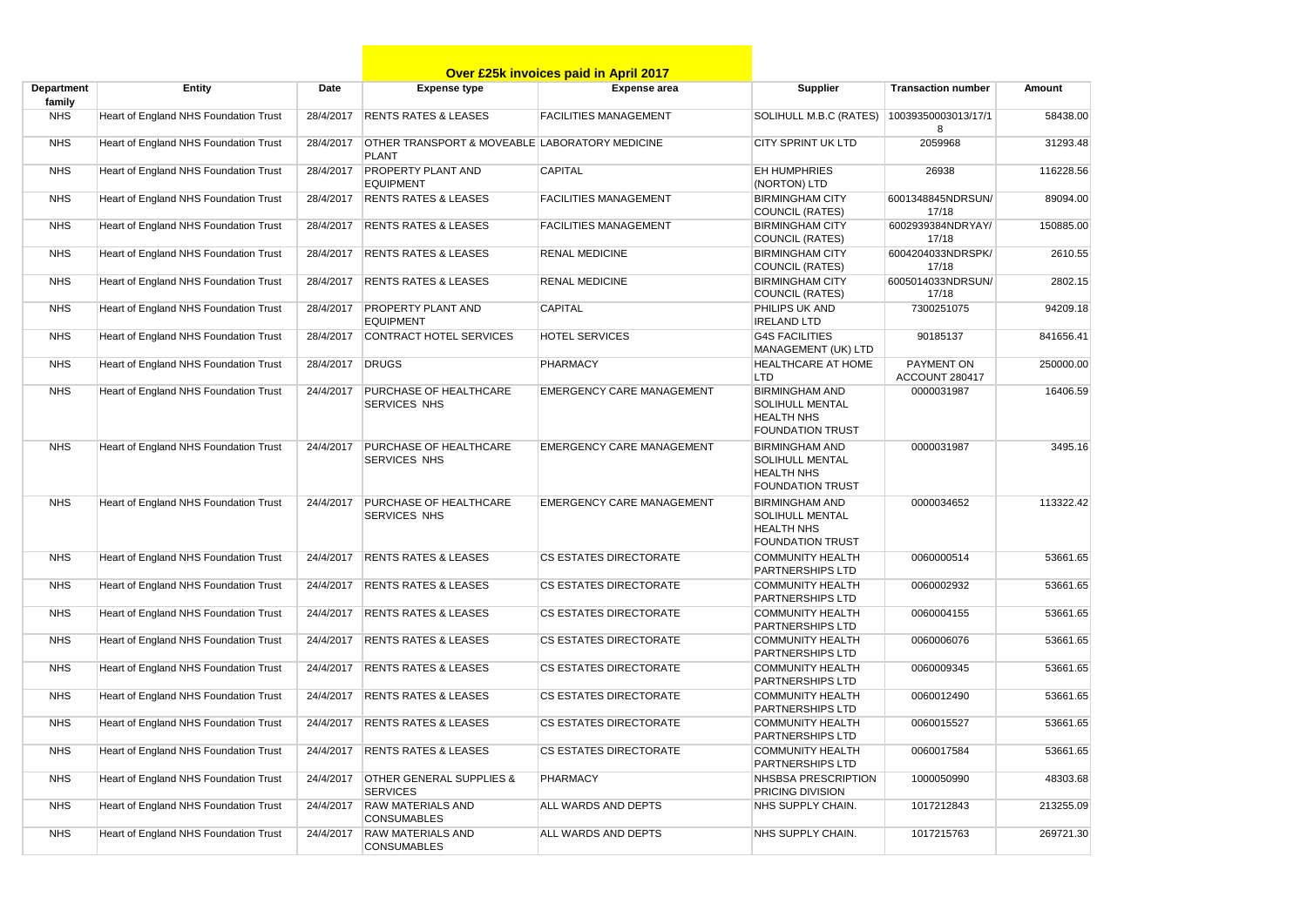| <b>NHS</b> | Heart of England NHS Foundation Trust | 24/4/2017 MSSE |                                                                | CLIN HAEM / ONCOLOGY       | NHS BLOOD AND<br>TRANSPLANT (NHSBT)                                            | 618314      | 27620.88  |
|------------|---------------------------------------|----------------|----------------------------------------------------------------|----------------------------|--------------------------------------------------------------------------------|-------------|-----------|
| <b>NHS</b> | Heart of England NHS Foundation Trust | 24/4/2017      | <b>LABORATORY EQUIPMENT</b>                                    | <b>LABORATORY MEDICINE</b> | PUBLIC HEALTH<br><b>ENGLAND (WAS HPA)</b>                                      | 6234399     | 389534.93 |
| <b>NHS</b> | Heart of England NHS Foundation Trust | 24/4/2017      | <b>FURNITURE OFFICE &amp; COMPUTER ICT</b><br><b>EQUIPMENT</b> |                            | <b>NHS BIRMINGHAM</b><br><b>CROSSCITY CCG</b>                                  | 7018400485  | 25000.00  |
| <b>NHS</b> | Heart of England NHS Foundation Trust | 24/4/2017      | PURCHASE OF HEALTHCARE<br><b>SERVICES NHS</b>                  | A & E                      | <b>NHS MIDLANDS AND</b><br><b>LANCASHIRE CSU</b>                               | 7312304896  | 39148.00  |
| <b>NHS</b> | Heart of England NHS Foundation Trust | 24/4/2017      | <b>MSSE</b>                                                    | <b>LABORATORY MEDICINE</b> | NHS BLOOD AND<br>TRANSPLANT (NHSBT)                                            | 857856      | 147701.25 |
| <b>NHS</b> | Heart of England NHS Foundation Trust | 24/4/2017      | <b>MSSE</b>                                                    | <b>LABORATORY MEDICINE</b> | NHS BLOOD AND<br><b>TRANSPLANT (NHSBT)</b>                                     | 859325      | 53106.75  |
| <b>NHS</b> | Heart of England NHS Foundation Trust | 24/4/2017      | <b>EXTERNAL CONSULTANCY</b>                                    | <b>FINANCE</b>             | <b>LEEDS AND YORK</b><br>PARTNERSHIPS NHS FT                                   | 984186      | 35000.00  |
| <b>NHS</b> | Heart of England NHS Foundation Trust | 24/4/2017      | <b>AGENCY MEDICAL</b>                                          | <b>PAEDIATRICS</b>         | <b>BIRMINGHAM</b><br><b>COMMUNITY</b><br><b>HEALTHCARE NHS</b><br><b>TRUST</b> | B0001686    | 2559.81   |
| <b>NHS</b> | Heart of England NHS Foundation Trust | 24/4/2017      | <b>PURCHASE OF HEALTHCARE</b><br><b>SERVICES NHS</b>           | <b>PAEDIATRICS</b>         | <b>BIRMINGHAM</b><br><b>COMMUNITY</b><br><b>HEALTHCARE NHS</b><br><b>TRUST</b> | B0001686    | 28282.16  |
| <b>NHS</b> | Heart of England NHS Foundation Trust | 24/4/2017      | <b>TELEPHONES &amp;</b><br><b>COMMUNICATIONS</b>               | <b>ICT</b>                 | <b>BIRMINGHAM</b><br><b>COMMUNITY</b><br>HEALTHCARE NHS<br><b>TRUST</b>        | B0002646    | 28519.27  |
| <b>NHS</b> | Heart of England NHS Foundation Trust | 24/4/2017      | PURCHASE OF HEALTHCARE<br><b>SERVICES NHS</b>                  | <b>ENT</b>                 | <b>WALSALL HEALTHCARE</b><br><b>NHS TRUST</b>                                  | C039317     | 34449.91  |
| <b>NHS</b> | Heart of England NHS Foundation Trust | 24/4/2017      | PURCHASE OF HEALTHCARE<br><b>SERVICES NHS</b>                  | CLIN HAEM / ONCOLOGY       | UNIVERSITY HOSPITAL<br><b>BIRMINGHAM NHS</b><br><b>FOUNDATION TRUST</b>        | OP/T013989  | 37255.00  |
| <b>NHS</b> | Heart of England NHS Foundation Trust | 24/4/2017      | PURCHASE OF HEALTHCARE<br><b>SERVICES NHS</b>                  | <b>NEUROLOGY</b>           | UNIVERSITY HOSPITAL<br><b>BIRMINGHAM NHS</b><br><b>FOUNDATION TRUST</b>        | OP/T022212  | 25637.00  |
| <b>NHS</b> | Heart of England NHS Foundation Trust | 24/4/2017      | PURCHASE OF HEALTHCARE<br>SERVICES NHS                         | CLIN HAEM / ONCOLOGY       | UNIVERSITY HOSPITAL<br><b>BIRMINGHAM NHS</b><br><b>FOUNDATION TRUST</b>        | OP/T041076  | 37255.00  |
| <b>NHS</b> | Heart of England NHS Foundation Trust | 24/4/2017      | PURCHASE OF HEALTHCARE<br><b>SERVICES NHS</b>                  | CLIN HAEM / ONCOLOGY       | UNIVERSITY HOSPITAL<br><b>BIRMINGHAM NHS</b><br><b>FOUNDATION TRUST</b>        | OP/T046041  | 37255.00  |
| <b>NHS</b> | Heart of England NHS Foundation Trust | 24/4/2017      | <b>LABORATORY EQUIPMENT</b>                                    | <b>OBSTETRICS</b>          | SANDWELL + WEST<br><b>BIRMINGHAM HOSPITALS</b><br><b>NHS TRUST</b>             | SSINV-12691 | 29837.00  |
| <b>NHS</b> | Heart of England NHS Foundation Trust | 24/4/2017      | <b>LABORATORY EQUIPMENT</b>                                    | <b>OBSTETRICS</b>          | SANDWELL + WEST<br><b>BIRMINGHAM HOSPITALS</b><br><b>NHS TRUST</b>             | SSINV-12692 | 31065.00  |
| <b>NHS</b> | Heart of England NHS Foundation Trust | 24/4/2017      | <b>LABORATORY EQUIPMENT</b>                                    | <b>OBSTETRICS</b>          | SANDWELL + WEST<br><b>BIRMINGHAM HOSPITALS</b><br><b>NHS TRUST</b>             | SSINV-12693 | 29510.00  |
| <b>NHS</b> | Heart of England NHS Foundation Trust | 24/4/2017      | PURCHASE OF HEALTHCARE<br><b>SERVICES NHS</b>                  | <b>NEUROLOGY</b>           | SANDWELL + WEST<br><b>BIRMINGHAM HOSPITALS</b><br><b>NHS TRUST</b>             | SSINV-13330 | 48000.00  |
| <b>NHS</b> | Heart of England NHS Foundation Trust | 24/4/2017      | <b>PURCHASE OF HEALTHCARE</b><br><b>SERVICES NHS</b>           | <b>NEUROLOGY</b>           | SANDWELL + WEST<br><b>BIRMINGHAM HOSPITALS</b><br><b>NHS TRUST</b>             | SSINV-13331 | 48000.00  |
| <b>NHS</b> | Heart of England NHS Foundation Trust | 24/4/2017      | PURCHASE OF HEALTHCARE<br><b>SERVICES NHS</b>                  | <b>OBSTETRICS</b>          | SANDWELL + WEST<br><b>BIRMINGHAM HOSPITALS</b><br><b>NHS TRUST</b>             | SSINV-13475 | 29610.00  |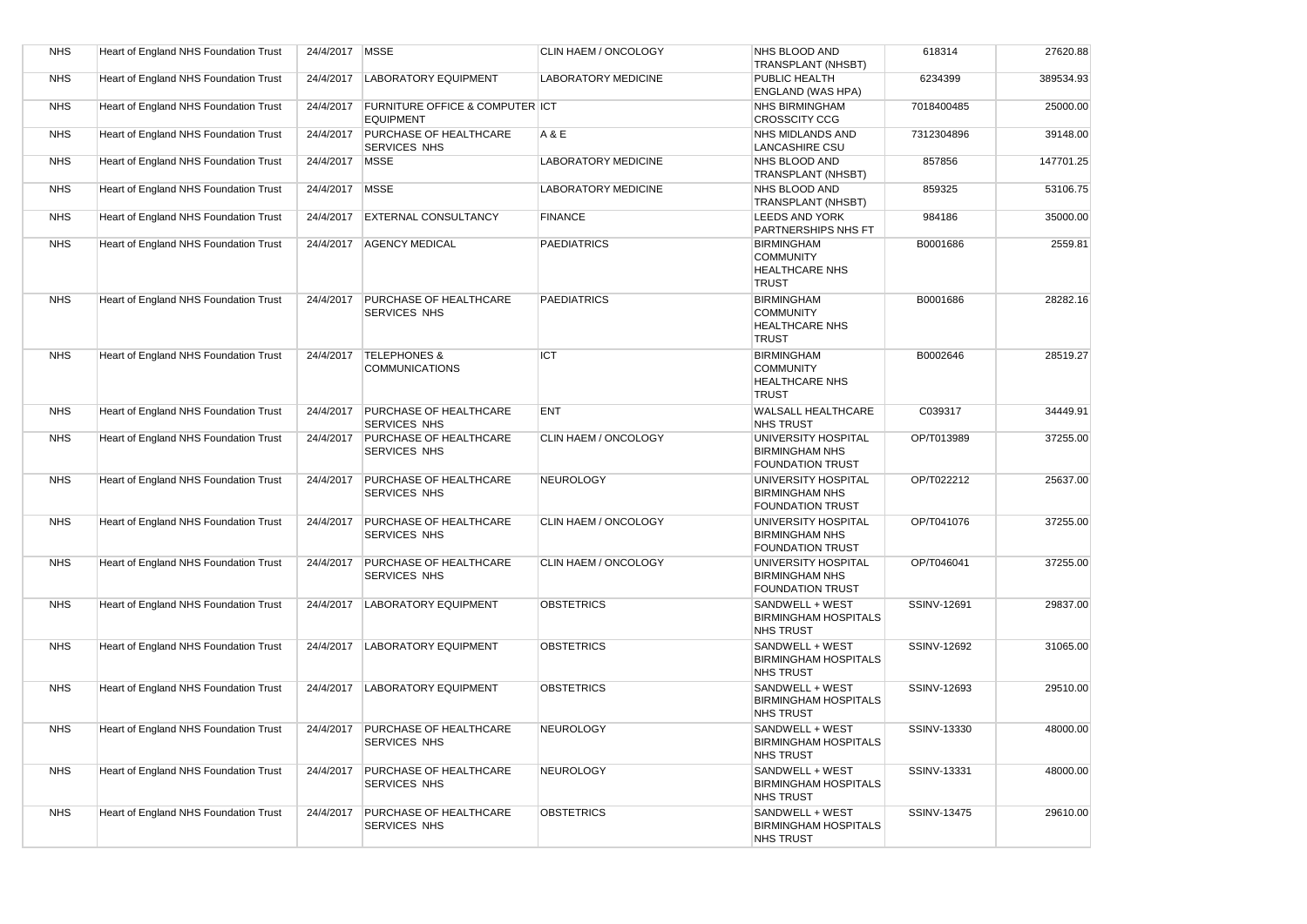| <b>NHS</b> | Heart of England NHS Foundation Trust | 24/4/2017        | <b>PURCHASE OF HEALTHCARE</b><br><b>SERVICES NHS</b> | <b>OBSTETRICS</b>        | SANDWELL + WEST<br><b>BIRMINGHAM HOSPITALS</b><br><b>NHS TRUST</b>      | <b>SSINV-13477</b> | 31303.00  |
|------------|---------------------------------------|------------------|------------------------------------------------------|--------------------------|-------------------------------------------------------------------------|--------------------|-----------|
| <b>NHS</b> | Heart of England NHS Foundation Trust |                  | 21/4/2017 UTILITIES                                  | TRUST ENERGY & UTILITIES | <b>EDF ENERGY</b><br><b>CUSTOMERS PLC (WAS</b><br><b>LONDON ENERGY)</b> | 000002654994       | 71863.09  |
| <b>NHS</b> | Heart of England NHS Foundation Trust | 21/4/2017        | <b>EXTERNAL GENERAL SERVICE</b><br><b>CONTRACTS</b>  | <b>TRUST WASTE</b>       | <b>SRCL LIMITED</b>                                                     | 0001060197         | 31703.58  |
| <b>NHS</b> | Heart of England NHS Foundation Trust | 21/4/2017        | <b>PROPERTY PLANT AND</b><br><b>EQUIPMENT</b>        | <b>CAPITAL</b>           | <b>FRESENIUS MEDICAL</b><br>CARE (UK) LIMITED                           | 1050577626         | 176652.00 |
| <b>NHS</b> | Heart of England NHS Foundation Trust |                  | 21/4/2017 JUNIOR MEDICAL                             | LDA MEDICAL TRAINEES     | ST HELENS AND<br><b>KNOWSLEY TEACHING</b><br><b>HOSPITALS NHS TRUST</b> | 16766025           | 160000.00 |
| <b>NHS</b> | Heart of England NHS Foundation Trust | 21/4/2017        | <b>APPLIANCES &amp; IMPLANTS</b>                     | <b>VASCULAR SURGERY</b>  | COOK (UK) LIMITED                                                       | 17014816           | 54000.00  |
| <b>NHS</b> | Heart of England NHS Foundation Trust | 21/4/2017        | <b>DRUGS</b>                                         | PHARMACY                 | <b>CALEA UK LIMITED</b>                                                 | 3110795068         | 31588.00  |
| <b>NHS</b> | Heart of England NHS Foundation Trust | 21/4/2017        | <b>EXTERNAL GENERAL SERVICE</b><br><b>CONTRACTS</b>  | <b>THEATRES</b>          | <b>B BRAUN MEDICAL</b><br>LIMITED                                       | 328731042          | 258316.26 |
| <b>NHS</b> | Heart of England NHS Foundation Trust | 21/4/2017        | <b>MSSE</b>                                          | CLIN HAEM / ONCOLOGY     | ANTHONY NOLAN TRUST                                                     | 587127             | 38217.77  |
| <b>NHS</b> | Heart of England NHS Foundation Trust | 21/4/2017   MSSE |                                                      | CLIN HAEM / ONCOLOGY     | ANTHONY NOLAN TRUST                                                     | 587365             | 36278.95  |
| <b>NHS</b> | Heart of England NHS Foundation Trust | 21/4/2017        | <b>MSSE</b>                                          | CLIN HAEM / ONCOLOGY     | <b>ANTHONY NOLAN TRUST</b>                                              | 587366             | 28158.56  |
| <b>NHS</b> | Heart of England NHS Foundation Trust | 21/4/2017        | <b>DRUGS</b>                                         | <b>PHARMACY</b>          | <b>CELGENE LTD</b>                                                      | 8940115625         | 34668.00  |
| <b>NHS</b> | Heart of England NHS Foundation Trust | 21/4/2017        | CONTRACT HOTEL SERVICES                              | <b>HOTEL SERVICES</b>    | <b>G4S FACILITIES</b><br>MANAGEMENT (UK) LTD                            | 90185138           | 147776.41 |
| <b>NHS</b> | Heart of England NHS Foundation Trust | 21/4/2017 DRUGS  |                                                      | <b>PHARMACY</b>          | JANSSEN-CILAG LIMITED                                                   | 930262265          | 37086.34  |
| <b>NHS</b> | Heart of England NHS Foundation Trust | 21/4/2017        | <b>DRUGS</b>                                         | PHARMACY                 | JANSSEN-CILAG LIMITED                                                   | 930267648          | 32450.54  |
| <b>NHS</b> | Heart of England NHS Foundation Trust | 21/4/2017        | <b>DRUGS</b>                                         | <b>PHARMACY</b>          | <b>CSL BEHRING UK LTD</b>                                               | 991824251          | 26706.00  |
| <b>NHS</b> | Heart of England NHS Foundation Trust | 21/4/2017        | <b>QUALIFIED AGENCY NURSES</b>                       | <b>GENERAL SURGERY</b>   | <b>MEDICAL</b><br><b>PROFESSIONAL</b><br>PERSONNEL LTD                  | HEFT2-159006       | 622.39    |
| <b>NHS</b> | Heart of England NHS Foundation Trust | 21/4/2017        | <b>QUALIFIED AGENCY NURSES</b>                       | <b>GYNAECOLOGY</b>       | <b>MEDICAL</b><br><b>PROFESSIONAL</b><br>PERSONNEL LTD                  | HEFT2-159006       | 649.33    |
| <b>NHS</b> | Heart of England NHS Foundation Trust | 21/4/2017        | <b>QUALIFIED AGENCY NURSES</b>                       | <b>STROKE</b>            | <b>MEDICAL</b><br><b>PROFESSIONAL</b><br>PERSONNEL LTD                  | HEFT2-159006       | 1415.54   |
| <b>NHS</b> | Heart of England NHS Foundation Trust | 21/4/2017        | <b>QUALIFIED AGENCY NURSES</b>                       | <b>ACUTE MEDICINE</b>    | <b>MEDICAL</b><br><b>PROFESSIONAL</b><br>PERSONNEL LTD                  | HEFT2-159006       | 2371.41   |
| <b>NHS</b> | Heart of England NHS Foundation Trust |                  | 21/4/2017 QUALIFIED AGENCY NURSES                    | <b>CARDIOLOGY</b>        | <b>MEDICAL</b><br>PROFESSIONAL<br>PERSONNEL LTD                         | HEFT2-159006       | 384.21    |
| <b>NHS</b> | Heart of England NHS Foundation Trust |                  | 21/4/2017 QUALIFIED AGENCY NURSES                    | <b>GENERAL SURGERY</b>   | <b>MEDICAL</b><br><b>PROFESSIONAL</b><br>PERSONNEL LTD                  | HEFT2-159006       | 673.67    |
| <b>NHS</b> | Heart of England NHS Foundation Trust | 21/4/2017        | QUALIFIED AGENCY NURSES                              | <b>STROKE</b>            | <b>MEDICAL</b><br><b>PROFESSIONAL</b><br>PERSONNEL LTD                  | HEFT2-159006       | 1367.73   |
| <b>NHS</b> | Heart of England NHS Foundation Trust |                  | 21/4/2017 QUALIFIED AGENCY NURSES                    | TRAUMA & ORTHOPAEDICS    | <b>MEDICAL</b><br>PROFESSIONAL<br>PERSONNEL LTD                         | HEFT2-159006       | 396.37    |
| <b>NHS</b> | Heart of England NHS Foundation Trust |                  | 21/4/2017 QUALIFIED AGENCY NURSES                    | <b>ELDERLY MEDICINE</b>  | <b>MEDICAL</b><br>PROFESSIONAL<br>PERSONNEL LTD                         | HEFT2-159006       | 396.37    |
| <b>NHS</b> | Heart of England NHS Foundation Trust | 21/4/2017        | QUALIFIED AGENCY NURSES                              | <b>GENERAL MEDICINE</b>  | <b>MEDICAL</b><br><b>PROFESSIONAL</b><br>PERSONNEL LTD                  | HEFT2-159006       | 13681.66  |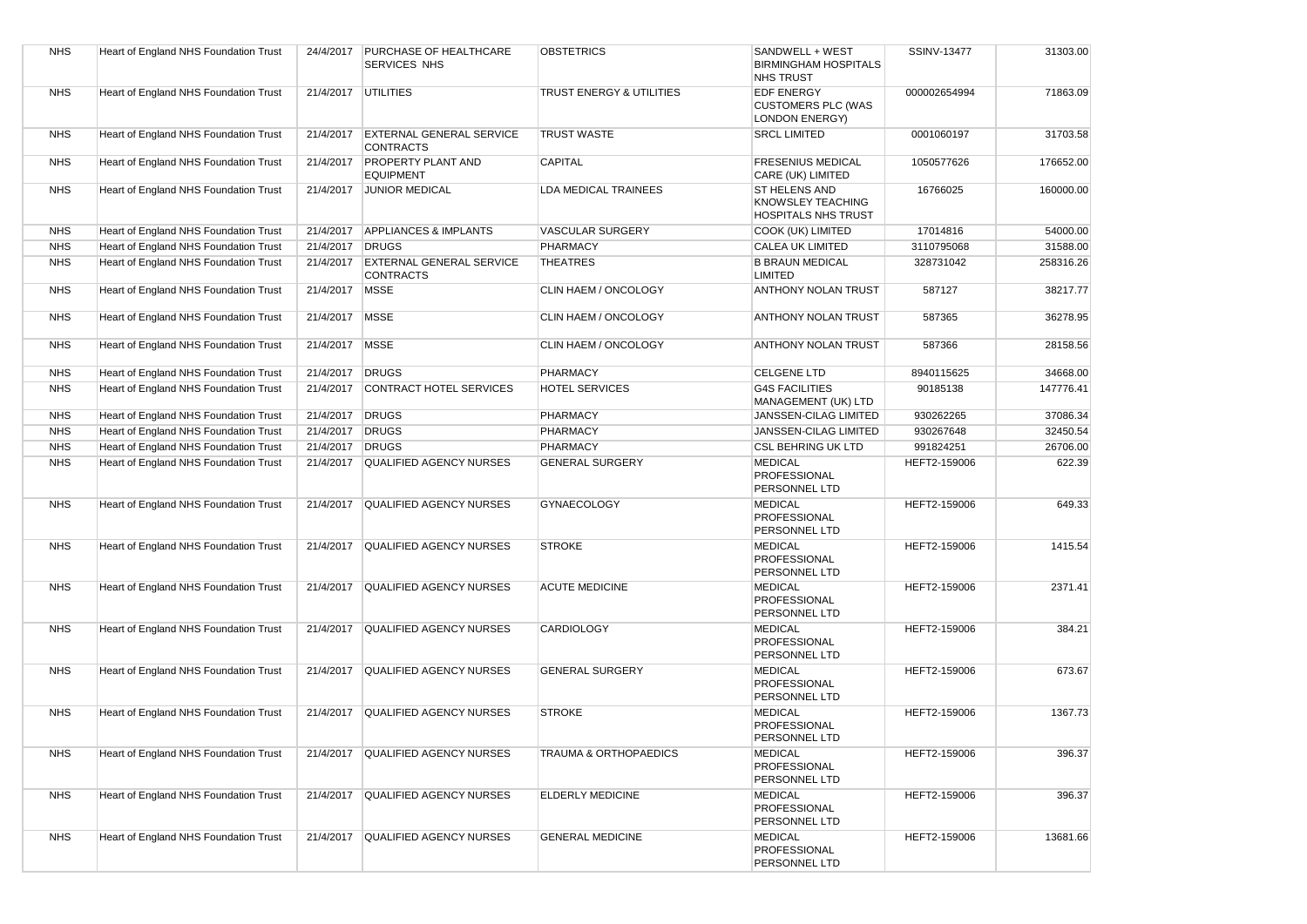| <b>NHS</b> | Heart of England NHS Foundation Trust |           | 21/4/2017 QUALIFIED AGENCY NURSES | <b>ACUTE MEDICINE</b>       | <b>MEDICAL</b><br>PROFESSIONAL<br>PERSONNEL LTD        | HEFT2-159006 | 216.46  |
|------------|---------------------------------------|-----------|-----------------------------------|-----------------------------|--------------------------------------------------------|--------------|---------|
| <b>NHS</b> | Heart of England NHS Foundation Trust | 21/4/2017 | <b>QUALIFIED AGENCY NURSES</b>    | <b>GENERAL SURGERY</b>      | <b>MEDICAL</b><br>PROFESSIONAL<br>PERSONNEL LTD        | HEFT2-159006 | 457.21  |
| <b>NHS</b> | Heart of England NHS Foundation Trust |           | 21/4/2017 QUALIFIED AGENCY NURSES | <b>INFECTIOUS DISEASES</b>  | <b>MEDICAL</b><br>PROFESSIONAL<br>PERSONNEL LTD        | HEFT2-159006 | 806.27  |
| <b>NHS</b> | Heart of England NHS Foundation Trust | 21/4/2017 | QUALIFIED AGENCY NURSES           | <b>RESPIRATORY MEDICINE</b> | <b>MEDICAL</b><br>PROFESSIONAL<br>PERSONNEL LTD        | HEFT2-159006 | 2565.48 |
| <b>NHS</b> | Heart of England NHS Foundation Trust | 21/4/2017 | <b>QUALIFIED AGENCY NURSES</b>    | <b>ACUTE MEDICINE</b>       | <b>MEDICAL</b><br>PROFESSIONAL<br>PERSONNEL LTD        | HEFT2-159006 | 4875.55 |
| <b>NHS</b> | Heart of England NHS Foundation Trust | 21/4/2017 | <b>QUALIFIED AGENCY NURSES</b>    | <b>ELDERLY MEDICINE</b>     | <b>MEDICAL</b><br>PROFESSIONAL<br>PERSONNEL LTD        | HEFT2-159006 | 5447.88 |
| <b>NHS</b> | Heart of England NHS Foundation Trust |           | 21/4/2017 QUALIFIED AGENCY NURSES | <b>THORACIC SURGERY</b>     | <b>MEDICAL</b><br>PROFESSIONAL<br>PERSONNEL LTD        | HEFT2-159006 | 6635.43 |
| <b>NHS</b> | Heart of England NHS Foundation Trust | 21/4/2017 | QUALIFIED AGENCY NURSES           | <b>DIABETES</b>             | <b>MEDICAL</b><br>PROFESSIONAL<br>PERSONNEL LTD        | HEFT2-159006 | 768.41  |
| <b>NHS</b> | Heart of England NHS Foundation Trust | 21/4/2017 | QUALIFIED AGENCY NURSES           | <b>RESPIRATORY MEDICINE</b> | <b>MEDICAL</b><br>PROFESSIONAL<br>PERSONNEL LTD        | HEFT2-159006 | 768.41  |
| <b>NHS</b> | Heart of England NHS Foundation Trust | 21/4/2017 | QUALIFIED AGENCY NURSES           | <b>GASTROENTEROLOGY</b>     | <b>MEDICAL</b><br>PROFESSIONAL<br>PERSONNEL LTD        | HEFT2-159006 | 8018.97 |
| <b>NHS</b> | Heart of England NHS Foundation Trust | 21/4/2017 | <b>QUALIFIED AGENCY NURSES</b>    | A & E                       | <b>MEDICAL</b><br><b>PROFESSIONAL</b><br>PERSONNEL LTD | HEFT2-159006 | 286.80  |
| <b>NHS</b> | Heart of England NHS Foundation Trust | 21/4/2017 | <b>QUALIFIED AGENCY NURSES</b>    | <b>ELDERLY MEDICINE</b>     | <b>MEDICAL</b><br>PROFESSIONAL<br>PERSONNEL LTD        | HEFT2-159006 | 768.41  |
| <b>NHS</b> | Heart of England NHS Foundation Trust | 21/4/2017 | <b>QUALIFIED AGENCY NURSES</b>    | <b>ACUTE MEDICINE</b>       | <b>MEDICAL</b><br>PROFESSIONAL<br>PERSONNEL LTD        | HEFT2-159006 | 175.90  |
| <b>NHS</b> | Heart of England NHS Foundation Trust |           | 21/4/2017 QUALIFIED AGENCY NURSES | <b>RENAL MEDICINE</b>       | <b>MEDICAL</b><br>PROFESSIONAL<br>PERSONNEL LTD        | HEFT2-159006 | 384.21  |
| <b>NHS</b> | Heart of England NHS Foundation Trust | 21/4/2017 | <b>QUALIFIED AGENCY NURSES</b>    | <b>ELDERLY MEDICINE</b>     | <b>MEDICAL</b><br>PROFESSIONAL<br>PERSONNEL LTD        | HEFT2-159006 | 890.09  |
| <b>NHS</b> | Heart of England NHS Foundation Trust | 21/4/2017 | <b>QUALIFIED AGENCY NURSES</b>    | <b>RESPIRATORY MEDICINE</b> | <b>MEDICAL</b><br>PROFESSIONAL<br>PERSONNEL LTD        | HEFT2-159006 | 3432.22 |
| <b>NHS</b> | Heart of England NHS Foundation Trust | 21/4/2017 | <b>QUALIFIED AGENCY NURSES</b>    | <b>ELDERLY MEDICINE</b>     | <b>MEDICAL</b><br>PROFESSIONAL<br>PERSONNEL LTD        | HEFT2-159006 | 5050.82 |
| <b>NHS</b> | Heart of England NHS Foundation Trust |           | 21/4/2017 QUALIFIED AGENCY NURSES | <b>GENERAL SURGERY</b>      | <b>MEDICAL</b><br>PROFESSIONAL<br>PERSONNEL LTD        | HEFT2-159006 | 635.83  |
| <b>NHS</b> | Heart of England NHS Foundation Trust | 21/4/2017 | <b>QUALIFIED AGENCY NURSES</b>    | <b>GENERAL MEDICINE</b>     | <b>MEDICAL</b><br>PROFESSIONAL<br>PERSONNEL LTD        | HEFT2-159006 | 1455.49 |
| <b>NHS</b> | Heart of England NHS Foundation Trust | 21/4/2017 | <b>QUALIFIED AGENCY NURSES</b>    | TRAUMA & ORTHOPAEDICS       | <b>MEDICAL</b><br>PROFESSIONAL<br>PERSONNEL LTD        | HEFT2-159006 | 1658.50 |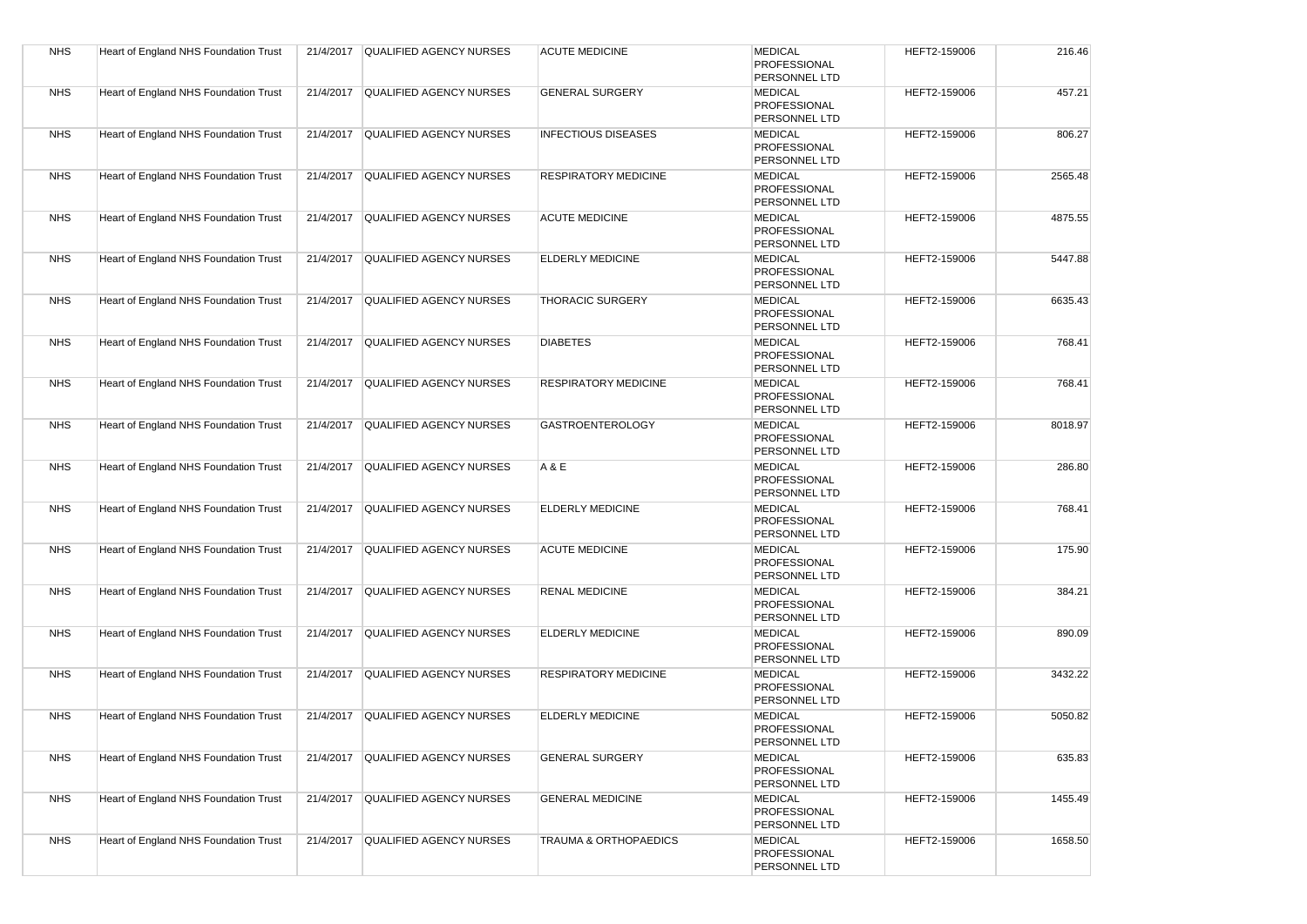| <b>NHS</b> | Heart of England NHS Foundation Trust |                     | 21/4/2017 QUALIFIED AGENCY NURSES                                                | <b>TRAUMA &amp; ORTHOPAEDICS</b> | <b>MEDICAL</b><br><b>PROFESSIONAL</b><br>PERSONNEL LTD                    | HEFT2-159006      | 4732.82    |
|------------|---------------------------------------|---------------------|----------------------------------------------------------------------------------|----------------------------------|---------------------------------------------------------------------------|-------------------|------------|
| <b>NHS</b> | Heart of England NHS Foundation Trust | 21/4/2017           | <b>QUALIFIED AGENCY NURSES</b>                                                   | <b>THEATRES</b>                  | <b>MANORBASE LTD</b><br><b>TRADING AS FIRSTPOINT</b><br><b>HEALTHCARE</b> | HEFT2-159011      | 341.70     |
| <b>NHS</b> | Heart of England NHS Foundation Trust | 21/4/2017           | <b>QUALIFIED AGENCY NURSES</b>                                                   | <b>CARDIOLOGY</b>                | <b>MANORBASE LTD</b><br><b>TRADING AS FIRSTPOINT</b><br><b>HEALTHCARE</b> | HEFT2-159011      | 404.48     |
| <b>NHS</b> | Heart of England NHS Foundation Trust |                     | 21/4/2017 QUALIFIED AGENCY NURSES                                                | <b>RESPIRATORY MEDICINE</b>      | <b>MANORBASE LTD</b><br><b>TRADING AS FIRSTPOINT</b><br><b>HEALTHCARE</b> | HEFT2-159011      | 311.20     |
| <b>NHS</b> | Heart of England NHS Foundation Trust | 21/4/2017           | <b>QUALIFIED AGENCY NURSES</b>                                                   | <b>THEATRES</b>                  | <b>MANORBASE LTD</b><br><b>TRADING AS FIRSTPOINT</b><br><b>HEALTHCARE</b> | HEFT2-159011      | 5989.80    |
| <b>NHS</b> | Heart of England NHS Foundation Trust | 21/4/2017           | <b>QUALIFIED AGENCY NURSES</b>                                                   | <b>THEATRES</b>                  | <b>MANORBASE LTD</b><br><b>TRADING AS FIRSTPOINT</b><br><b>HEALTHCARE</b> | HEFT2-159011      | 28520.86   |
| <b>NHS</b> | Heart of England NHS Foundation Trust | 21/4/2017           | <b>QUALIFIED AGENCY NURSES</b>                                                   | <b>THEATRES</b>                  | <b>MANORBASE LTD</b><br><b>TRADING AS FIRSTPOINT</b><br><b>HEALTHCARE</b> | HEFT2-159011      | 311.20     |
| <b>NHS</b> | Heart of England NHS Foundation Trust | 21/4/2017           | <b>PRINTING STATIONERY &amp;</b><br><b>POSTAGE</b>                               | <b>ICT</b>                       | <b>VODAFONE CORPORATE</b><br>LIMITED                                      | JY30351           | 88992.00   |
| <b>NHS</b> | Heart of England NHS Foundation Trust | 20/4/2017           | <b>OTHER CREDITORS CURRENT</b>                                                   | <b>BALANCE SHEET</b>             | CHILDCARE VOUCHERS<br>LTD                                                 | IN147212399       | 77247.62   |
| <b>NHS</b> | Heart of England NHS Foundation Trust | 18/4/2017           | <b>OTHER CREDITORS CURRENT</b>                                                   | <b>BALANCE SHEET</b>             | HM REVENUE AND<br><b>CUSTOMS -</b><br><b>CUMBERNAULD</b>                  | 068PD000020231712 | 9042256.76 |
| <b>NHS</b> | Heart of England NHS Foundation Trust | 13/4/2017           | <b>FURNITURE OFFICE &amp; COMPUTER FACILITIES MANAGEMENT</b><br><b>EQUIPMENT</b> |                                  | <b>QUBE GLOBAL</b><br>SOFTWARE LIMITED                                    | 0000012197        | 31231.49   |
| <b>NHS</b> | Heart of England NHS Foundation Trust | 13/4/2017 UTILITIES |                                                                                  | TRUST ENERGY & UTILITIES         | <b>GVA GRIMLEY LTD</b>                                                    | 1060258           | 90489.84   |
| <b>NHS</b> | Heart of England NHS Foundation Trust | 13/4/2017           | <b>MSSE</b>                                                                      | <b>RENAL MEDICINE</b>            | <b>BAXTER HEALTHCARE</b><br>LTD                                           | 17018692          | 80081.11   |
| <b>NHS</b> | Heart of England NHS Foundation Trust | 13/4/2017 DRUGS     |                                                                                  | PHARMACY                         | <b>BAYER PLC</b>                                                          | 187453167         | 52440.00   |
| <b>NHS</b> | Heart of England NHS Foundation Trust | 13/4/2017           | <b>DRUGS</b>                                                                     | <b>PHARMACY</b>                  | <b>BAYER PLC</b>                                                          | 187453259         | 31464.00   |
| <b>NHS</b> | Heart of England NHS Foundation Trust | 13/4/2017           | <b>DRUGS</b>                                                                     | PHARMACY                         | <b>BAYER PLC</b>                                                          | 187453396         | 31464.00   |
| <b>NHS</b> | Heart of England NHS Foundation Trust | 13/4/2017           | <b>MSSE</b>                                                                      | <b>COMMUNITY NURSING</b>         | <b>SCA HYGIENE</b><br>PRODUCTS UK LTD                                     | 6401221302        | 31307.59   |
| <b>NHS</b> | Heart of England NHS Foundation Trust | 13/4/2017           | <b>OTHER GENERAL SUPPLIES &amp;</b><br><b>SERVICES</b>                           | <b>CRITICAL CARE</b>             | <b>UNIVERSITY OF</b><br><b>WARWICK</b>                                    | 91014107          | 106921.33  |
| <b>NHS</b> | Heart of England NHS Foundation Trust | 13/4/2017           | <b>DRUGS</b>                                                                     | PHARMACY                         | <b>BOOTS UK LIMITED</b>                                                   | 9224-1800058258   | 1287824.51 |
| <b>NHS</b> | Heart of England NHS Foundation Trust | 13/4/2017           | <b>DRUGS</b>                                                                     | <b>RADIOLOGY</b>                 | ALLIANCE MEDICAL LTD                                                      | AML-056567        | 52780.80   |
| <b>NHS</b> | Heart of England NHS Foundation Trust | 13/4/2017           | <b>QUALIFIED AGENCY NURSES</b>                                                   | <b>TRAUMA &amp; ORTHOPAEDICS</b> | <b>MEDICAL</b><br>PROFESSIONAL<br>PERSONNEL LTD                           | HEFT2-156974      | 466.78     |
| <b>NHS</b> | Heart of England NHS Foundation Trust | 13/4/2017           | <b>QUALIFIED AGENCY NURSES</b>                                                   | <b>GENERAL MEDICINE</b>          | <b>MEDICAL</b><br>PROFESSIONAL<br>PERSONNEL LTD                           | HEFT2-156974      | 653.39     |
| <b>NHS</b> | Heart of England NHS Foundation Trust | 13/4/2017           | QUALIFIED AGENCY NURSES                                                          | CLIN HAEM / ONCOLOGY             | <b>MEDICAL</b><br>PROFESSIONAL<br>PERSONNEL LTD                           | HEFT2-156974      | 768.41     |
| <b>NHS</b> | Heart of England NHS Foundation Trust |                     | 13/4/2017 QUALIFIED AGENCY NURSES                                                | <b>THORACIC SURGERY</b>          | <b>MEDICAL</b><br>PROFESSIONAL<br>PERSONNEL LTD                           | HEFT2-156974      | 2064.46    |
| <b>NHS</b> | Heart of England NHS Foundation Trust |                     | 13/4/2017 QUALIFIED AGENCY NURSES                                                | <b>ELDERLY MEDICINE</b>          | <b>MEDICAL</b><br><b>PROFESSIONAL</b><br>PERSONNEL LTD                    | HEFT2-156974      | 4049.92    |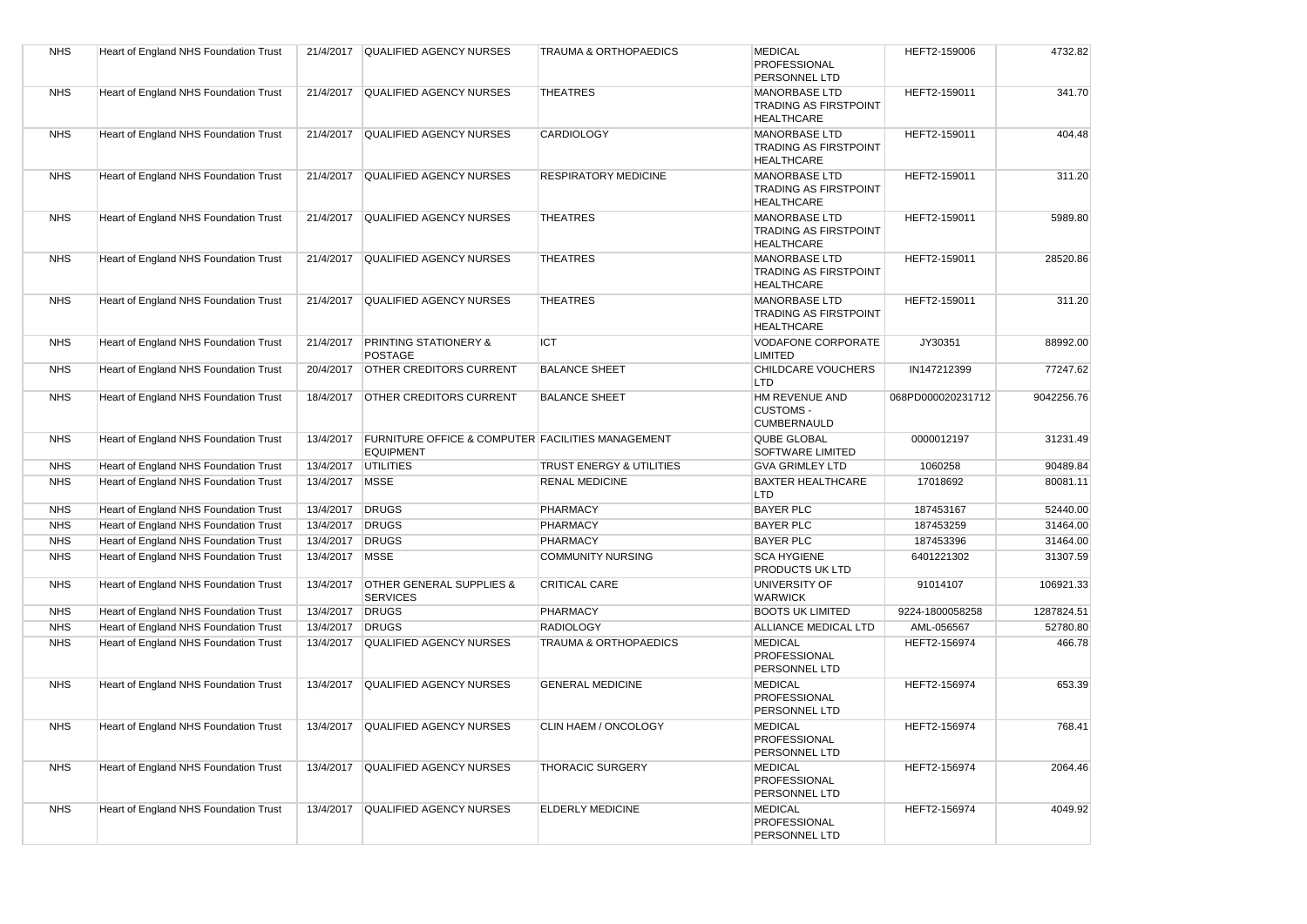| <b>NHS</b> | Heart of England NHS Foundation Trust | 13/4/2017 | QUALIFIED AGENCY NURSES           | <b>ELDERLY MEDICINE</b>          | <b>MEDICAL</b><br>PROFESSIONAL<br>PERSONNEL LTD               | HEFT2-156974 | 5979.32 |
|------------|---------------------------------------|-----------|-----------------------------------|----------------------------------|---------------------------------------------------------------|--------------|---------|
| <b>NHS</b> | Heart of England NHS Foundation Trust | 13/4/2017 | <b>QUALIFIED AGENCY NURSES</b>    | <b>GENERAL MEDICINE</b>          | <b>MEDICAL</b><br><b>PROFESSIONAL</b><br>PERSONNEL LTD        | HEFT2-156974 | 7052.52 |
| <b>NHS</b> | Heart of England NHS Foundation Trust | 13/4/2017 | QUALIFIED AGENCY NURSES           | <b>ACUTE MEDICINE</b>            | <b>MEDICAL</b><br>PROFESSIONAL<br>PERSONNEL LTD               | HEFT2-156974 | 40.60   |
| <b>NHS</b> | Heart of England NHS Foundation Trust | 13/4/2017 | QUALIFIED AGENCY NURSES           | <b>RESPIRATORY MEDICINE</b>      | <b>MEDICAL</b><br><b>PROFESSIONAL</b><br>PERSONNEL LTD        | HEFT2-156974 | 311.20  |
| <b>NHS</b> | Heart of England NHS Foundation Trust | 13/4/2017 | QUALIFIED AGENCY NURSES           | <b>ELDERLY MEDICINE</b>          | <b>MEDICAL</b><br>PROFESSIONAL<br>PERSONNEL LTD               | HEFT2-156974 | 780.58  |
| <b>NHS</b> | Heart of England NHS Foundation Trust | 13/4/2017 | QUALIFIED AGENCY NURSES           | <b>DIABETES</b>                  | <b>MEDICAL</b><br><b>PROFESSIONAL</b><br>PERSONNEL LTD        | HEFT2-156974 | 806.27  |
| <b>NHS</b> | Heart of England NHS Foundation Trust | 13/4/2017 | <b>QUALIFIED AGENCY NURSES</b>    | <b>STROKE</b>                    | <b>MEDICAL</b><br><b>PROFESSIONAL</b><br>PERSONNEL LTD        | HEFT2-156974 | 2418.12 |
| <b>NHS</b> | Heart of England NHS Foundation Trust | 13/4/2017 | <b>QUALIFIED AGENCY NURSES</b>    | <b>ELDERLY MEDICINE</b>          | <b>MEDICAL</b><br><b>PROFESSIONAL</b><br>PERSONNEL LTD        | HEFT2-156974 | 216.48  |
| <b>NHS</b> | Heart of England NHS Foundation Trust | 13/4/2017 | <b>QUALIFIED AGENCY NURSES</b>    | <b>TRAUMA &amp; ORTHOPAEDICS</b> | <b>MEDICAL</b><br>PROFESSIONAL<br>PERSONNEL LTD               | HEFT2-156974 | 457.21  |
| <b>NHS</b> | Heart of England NHS Foundation Trust | 13/4/2017 | <b>QUALIFIED AGENCY NURSES</b>    | <b>CRITICAL CARE</b>             | <b>MEDICAL</b><br>PROFESSIONAL<br>PERSONNEL LTD               | HEFT2-156974 | 457.21  |
| <b>NHS</b> | Heart of England NHS Foundation Trust | 13/4/2017 | QUALIFIED AGENCY NURSES           | TRAUMA & ORTHOPAEDICS            | <b>MEDICAL</b><br><b>PROFESSIONAL</b><br><b>PERSONNEL LTD</b> | HEFT2-156974 | 1536.82 |
| <b>NHS</b> | Heart of England NHS Foundation Trust | 13/4/2017 | QUALIFIED AGENCY NURSES           | <b>GYNAECOLOGY</b>               | <b>MEDICAL</b><br><b>PROFESSIONAL</b><br>PERSONNEL LTD        | HEFT2-156974 | 384.21  |
| <b>NHS</b> | Heart of England NHS Foundation Trust | 13/4/2017 | <b>QUALIFIED AGENCY NURSES</b>    | <b>ACUTE MEDICINE</b>            | <b>MEDICAL</b><br><b>PROFESSIONAL</b><br>PERSONNEL LTD        | HEFT2-156974 | 1644.41 |
| <b>NHS</b> | Heart of England NHS Foundation Trust | 13/4/2017 | QUALIFIED AGENCY NURSES           | <b>GENERAL SURGERY</b>           | <b>MEDICAL</b><br><b>PROFESSIONAL</b><br>PERSONNEL LTD        | HEFT2-156974 | 378.79  |
| <b>NHS</b> | Heart of England NHS Foundation Trust | 13/4/2017 | QUALIFIED AGENCY NURSES           | <b>INFECTIOUS DISEASES</b>       | <b>MEDICAL</b><br><b>PROFESSIONAL</b><br><b>PERSONNEL LTD</b> | HEFT2-156974 | 396.37  |
| <b>NHS</b> | Heart of England NHS Foundation Trust | 13/4/2017 | QUALIFIED AGENCY NURSES           | <b>ACUTE MEDICINE</b>            | <b>MEDICAL</b><br>PROFESSIONAL<br>PERSONNEL LTD               | HEFT2-156974 | 890.09  |
| <b>NHS</b> | Heart of England NHS Foundation Trust | 13/4/2017 | <b>QUALIFIED AGENCY NURSES</b>    | <b>RESPIRATORY MEDICINE</b>      | <b>MEDICAL</b><br>PROFESSIONAL<br>PERSONNEL LID               | HEFT2-156974 | 890.18  |
| <b>NHS</b> | Heart of England NHS Foundation Trust |           | 13/4/2017 QUALIFIED AGENCY NURSES | <b>GASTROENTEROLOGY</b>          | <b>MEDICAL</b><br>PROFESSIONAL<br>PERSONNEL LTD               | HEFT2-156974 | 6117.30 |
| <b>NHS</b> | Heart of England NHS Foundation Trust | 13/4/2017 | QUALIFIED AGENCY NURSES           | A & E                            | <b>MEDICAL</b><br>PROFESSIONAL<br>PERSONNEL LTD               | HEFT2-156974 | 1569.17 |
| <b>NHS</b> | Heart of England NHS Foundation Trust | 13/4/2017 | QUALIFIED AGENCY NURSES           | <b>STROKE</b>                    | <b>MEDICAL</b><br>PROFESSIONAL<br>PERSONNEL LTD               | HEFT2-156974 | 384.21  |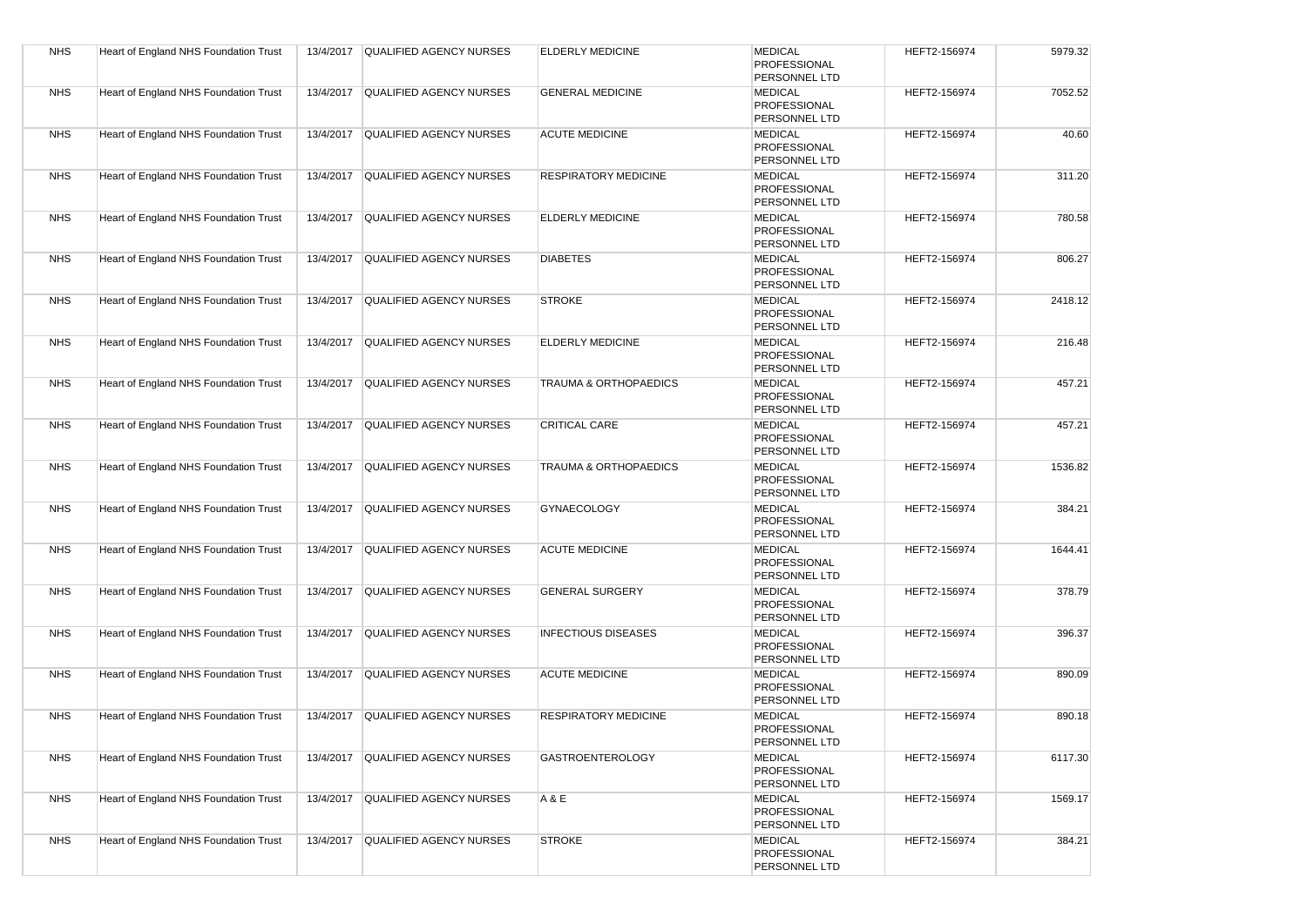| <b>NHS</b> | Heart of England NHS Foundation Trust |           | 13/4/2017 QUALIFIED AGENCY NURSES | <b>GYNAECOLOGY</b>               | <b>MEDICAL</b><br><b>PROFESSIONAL</b>                                     | HEFT2-156974 | 384.21   |
|------------|---------------------------------------|-----------|-----------------------------------|----------------------------------|---------------------------------------------------------------------------|--------------|----------|
|            |                                       |           |                                   |                                  | PERSONNEL LTD                                                             |              |          |
| <b>NHS</b> | Heart of England NHS Foundation Trust | 13/4/2017 | QUALIFIED AGENCY NURSES           | <b>GENERAL SURGERY</b>           | <b>MEDICAL</b><br><b>PROFESSIONAL</b><br>PERSONNEL LTD                    | HEFT2-156974 | 384.21   |
| <b>NHS</b> | Heart of England NHS Foundation Trust | 13/4/2017 | <b>QUALIFIED AGENCY NURSES</b>    | <b>GENERAL SURGERY</b>           | <b>MEDICAL</b>                                                            | HEFT2-156974 | 600.63   |
|            |                                       |           |                                   |                                  | <b>PROFESSIONAL</b><br>PERSONNEL LTD                                      |              |          |
| <b>NHS</b> | Heart of England NHS Foundation Trust | 13/4/2017 | QUALIFIED AGENCY NURSES           | <b>GENERAL MEDICINE</b>          | <b>MEDICAL</b><br><b>PROFESSIONAL</b><br>PERSONNEL LTD                    | HEFT2-156974 | 1929.13  |
| <b>NHS</b> | Heart of England NHS Foundation Trust |           | 13/4/2017 QUALIFIED AGENCY NURSES | <b>ACUTE MEDICINE</b>            | <b>MEDICAL</b><br><b>PROFESSIONAL</b><br><b>PERSONNEL LTD</b>             | HEFT2-156974 | 457.21   |
| <b>NHS</b> | Heart of England NHS Foundation Trust | 13/4/2017 | QUALIFIED AGENCY NURSES           | <b>TRAUMA &amp; ORTHOPAEDICS</b> | <b>MEDICSPROLTD</b>                                                       | HEFT2-156979 | 391.02   |
| <b>NHS</b> | Heart of England NHS Foundation Trust | 13/4/2017 | QUALIFIED AGENCY NURSES           | TRAUMA & ORTHOPAEDICS            | <b>MEDICSPROLTD</b>                                                       | HEFT2-156979 | 429.41   |
| <b>NHS</b> | Heart of England NHS Foundation Trust | 13/4/2017 | QUALIFIED AGENCY NURSES           | <b>RESPIRATORY MEDICINE</b>      | <b>MEDICSPROLTD</b>                                                       | HEFT2-156979 | 858.82   |
| <b>NHS</b> | Heart of England NHS Foundation Trust | 13/4/2017 | QUALIFIED AGENCY NURSES           | <b>TRAUMA &amp; ORTHOPAEDICS</b> | <b>MEDICSPROLTD</b>                                                       | HEFT2-156979 | 1772.89  |
| <b>NHS</b> | Heart of England NHS Foundation Trust | 13/4/2017 | QUALIFIED AGENCY NURSES           | <b>GENERAL MEDICINE</b>          | <b>MEDICSPROLTD</b>                                                       | HEFT2-156979 | 1784.24  |
| <b>NHS</b> | Heart of England NHS Foundation Trust | 13/4/2017 | QUALIFIED AGENCY NURSES           | <b>GENERAL MEDICINE</b>          | <b>MEDICSPROLTD</b>                                                       | HEFT2-156979 | 384.21   |
| <b>NHS</b> | Heart of England NHS Foundation Trust | 13/4/2017 | QUALIFIED AGENCY NURSES           | <b>STROKE</b>                    | <b>MEDICSPROLTD</b>                                                       | HEFT2-156979 | 1288.23  |
| <b>NHS</b> | Heart of England NHS Foundation Trust | 13/4/2017 | QUALIFIED AGENCY NURSES           | <b>GENERAL MEDICINE</b>          | <b>MEDICSPROLTD</b>                                                       | HEFT2-156979 | 4371.72  |
| <b>NHS</b> | Heart of England NHS Foundation Trust | 13/4/2017 | QUALIFIED AGENCY NURSES           | <b>ACUTE MEDICINE</b>            | <b>MEDICSPROLTD</b>                                                       | HEFT2-156979 | 704.22   |
| <b>NHS</b> | Heart of England NHS Foundation Trust | 13/4/2017 | QUALIFIED AGENCY NURSES           | <b>PAEDIATRICS</b>               | <b>MEDICSPROLTD</b>                                                       | HEFT2-156979 | 823.36   |
| <b>NHS</b> | Heart of England NHS Foundation Trust | 13/4/2017 | QUALIFIED AGENCY NURSES           | <b>RESPIRATORY MEDICINE</b>      | <b>MEDICSPRO LTD</b>                                                      | HEFT2-156979 | 940.77   |
| <b>NHS</b> | Heart of England NHS Foundation Trust | 13/4/2017 | <b>QUALIFIED AGENCY NURSES</b>    | <b>ELDERLY MEDICINE</b>          | <b>MEDICSPROLTD</b>                                                       | HEFT2-156979 | 429.41   |
| <b>NHS</b> | Heart of England NHS Foundation Trust | 13/4/2017 | <b>QUALIFIED AGENCY NURSES</b>    | A & E                            | <b>MEDICSPROLTD</b>                                                       | HEFT2-156979 | 864.37   |
| <b>NHS</b> | Heart of England NHS Foundation Trust | 13/4/2017 | <b>QUALIFIED AGENCY NURSES</b>    | <b>GENERAL SURGERY</b>           | <b>MEDICSPROLTD</b>                                                       | HEFT2-156979 | 1298.21  |
| <b>NHS</b> | Heart of England NHS Foundation Trust | 13/4/2017 | QUALIFIED AGENCY NURSES           | A & E                            | <b>MEDICSPROLTD</b>                                                       | HEFT2-156979 | 3237.11  |
| <b>NHS</b> | Heart of England NHS Foundation Trust | 13/4/2017 | QUALIFIED AGENCY NURSES           | <b>DIABETES</b>                  | <b>MEDICSPROLTD</b>                                                       | HEFT2-156979 | 429.41   |
| <b>NHS</b> | Heart of England NHS Foundation Trust | 13/4/2017 | <b>QUALIFIED AGENCY NURSES</b>    | <b>STROKE</b>                    | <b>MEDICSPROLTD</b>                                                       | HEFT2-156979 | 429.41   |
| <b>NHS</b> | Heart of England NHS Foundation Trust | 13/4/2017 | QUALIFIED AGENCY NURSES           | TRAUMA & ORTHOPAEDICS            | <b>MEDICSPROLTD</b>                                                       | HEFT2-156979 | 768.41   |
| <b>NHS</b> | Heart of England NHS Foundation Trust | 13/4/2017 | QUALIFIED AGENCY NURSES           | <b>ACUTE MEDICINE</b>            | <b>MEDICSPROLTD</b>                                                       | HEFT2-156979 | 452.09   |
| <b>NHS</b> | Heart of England NHS Foundation Trust | 13/4/2017 | QUALIFIED AGENCY NURSES           | CLIN HAEM / ONCOLOGY             | <b>MEDICSPROLTD</b>                                                       | HEFT2-156979 | 813.61   |
| <b>NHS</b> | Heart of England NHS Foundation Trust | 13/4/2017 | QUALIFIED AGENCY NURSES           | <b>DIABETES</b>                  | <b>MEDICSPROLTD</b>                                                       | HEFT2-156979 | 1159.36  |
| <b>NHS</b> | Heart of England NHS Foundation Trust | 13/4/2017 | QUALIFIED AGENCY NURSES           | <b>GENERAL MEDICINE</b>          | <b>MEDICSPROLTD</b>                                                       | HEFT2-156979 | 2185.22  |
| <b>NHS</b> | Heart of England NHS Foundation Trust | 13/4/2017 | QUALIFIED AGENCY NURSES           | <b>GENERAL SURGERY</b>           | <b>MEDICSPROLTD</b>                                                       | HEFT2-156979 | 391.02   |
| <b>NHS</b> | Heart of England NHS Foundation Trust | 13/4/2017 | <b>QUALIFIED AGENCY NURSES</b>    | <b>CRITICAL CARE</b>             | <b>MEDICSPROLTD</b>                                                       | HEFT2-156979 | 407.53   |
| <b>NHS</b> | Heart of England NHS Foundation Trust | 13/4/2017 | UNQUALIFIED AGENCY NURSES         | <b>GENERAL MEDICINE</b>          | <b>MEDICSPROLTD</b>                                                       | HEFT2-156979 | 597.73   |
| <b>NHS</b> | Heart of England NHS Foundation Trust | 13/4/2017 | QUALIFIED AGENCY NURSES           | <b>ACUTE MEDICINE</b>            | <b>MEDICSPROLTD</b>                                                       | HEFT2-156979 | 633.00   |
| <b>NHS</b> | Heart of England NHS Foundation Trust | 13/4/2017 | QUALIFIED AGENCY NURSES           | <b>TRAUMA &amp; ORTHOPAEDICS</b> | <b>MEDICSPROLTD</b>                                                       | HEFT2-156979 | 483.90   |
| <b>NHS</b> | Heart of England NHS Foundation Trust | 13/4/2017 | QUALIFIED AGENCY NURSES           | <b>TRAUMA &amp; ORTHOPAEDICS</b> | <b>MEDICSPROLTD</b>                                                       | HEFT2-156979 | 904.18   |
| <b>NHS</b> | Heart of England NHS Foundation Trust | 13/4/2017 | <b>QUALIFIED AGENCY NURSES</b>    | <b>INFECTIOUS DISEASES</b>       | <b>MEDICSPROLTD</b>                                                       | HEFT2-156979 | 1030.04  |
| <b>NHS</b> | Heart of England NHS Foundation Trust | 13/4/2017 | <b>QUALIFIED AGENCY NURSES</b>    | <b>ELDERLY MEDICINE</b>          | <b>MEDICSPROLTD</b>                                                       | HEFT2-156979 | 1577.19  |
| <b>NHS</b> | Heart of England NHS Foundation Trust | 13/4/2017 | <b>QUALIFIED AGENCY NURSES</b>    | <b>THEATRES</b>                  | <b>MANORBASE LTD</b><br><b>TRADING AS FIRSTPOINT</b><br><b>HEALTHCARE</b> | HEFT2-156980 | 261.30   |
| <b>NHS</b> | Heart of England NHS Foundation Trust | 13/4/2017 | <b>QUALIFIED AGENCY NURSES</b>    | <b>THEATRES</b>                  | <b>MANORBASE LTD</b><br><b>TRADING AS FIRSTPOINT</b><br><b>HEALTHCARE</b> | HEFT2-156980 | 14031.88 |
| <b>NHS</b> | Heart of England NHS Foundation Trust |           | 13/4/2017 QUALIFIED AGENCY NURSES | <b>THEATRES</b>                  | <b>MANORBASE LTD</b><br><b>TRADING AS FIRSTPOINT</b><br><b>HEALTHCARE</b> | HEFT2-156980 | 1228.63  |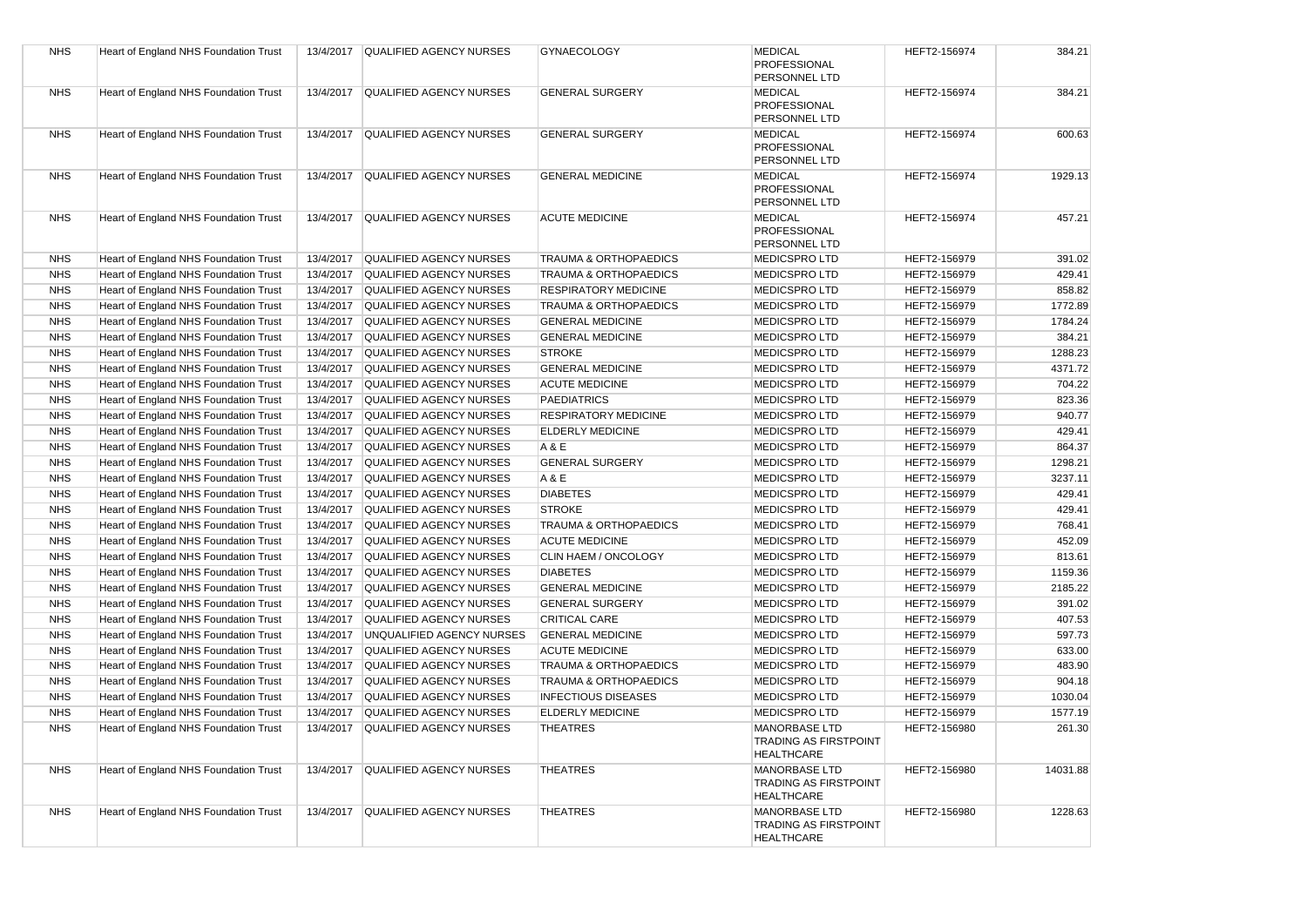| <b>NHS</b> | Heart of England NHS Foundation Trust |           | 13/4/2017 QUALIFIED AGENCY NURSES             | <b>ACUTE MEDICINE</b>       | <b>MANORBASE LTD</b><br><b>TRADING AS FIRSTPOINT</b><br><b>HEALTHCARE</b>              | HEFT2-156980  | 216.48    |
|------------|---------------------------------------|-----------|-----------------------------------------------|-----------------------------|----------------------------------------------------------------------------------------|---------------|-----------|
| <b>NHS</b> | Heart of England NHS Foundation Trust |           | 13/4/2017 QUALIFIED AGENCY NURSES             | <b>THERAPIES</b>            | <b>MANORBASE LTD</b><br><b>TRADING AS FIRSTPOINT</b><br><b>HEALTHCARE</b>              | HEFT2-156980  | 257.08    |
| <b>NHS</b> | Heart of England NHS Foundation Trust | 13/4/2017 | <b>QUALIFIED AGENCY NURSES</b>                | <b>THEATRES</b>             | <b>MANORBASE LTD</b><br><b>TRADING AS FIRSTPOINT</b><br><b>HEALTHCARE</b>              | HEFT2-156980  | 4405.96   |
| <b>NHS</b> | Heart of England NHS Foundation Trust | 13/4/2017 | <b>QUALIFIED AGENCY NURSES</b>                | <b>GENERAL MEDICINE</b>     | <b>MANORBASE LTD</b><br><b>TRADING AS FIRSTPOINT</b><br><b>HEALTHCARE</b>              | HEFT2-156980  | 6391.62   |
| <b>NHS</b> | Heart of England NHS Foundation Trust | 13/4/2017 | <b>QUALIFIED AGENCY NURSES</b>                | <b>RESPIRATORY MEDICINE</b> | <b>MANORBASE LTD</b><br><b>TRADING AS FIRSTPOINT</b><br><b>HEALTHCARE</b>              | HEFT2-156980  | 311.20    |
| <b>NHS</b> | Heart of England NHS Foundation Trust | 13/4/2017 | <b>QUALIFIED AGENCY NURSES</b>                | <b>THEATRES</b>             | <b>MANORBASE LTD</b><br><b>TRADING AS FIRSTPOINT</b><br><b>HEALTHCARE</b>              | HEFT2-156980  | 3517.43   |
| <b>NHS</b> | Heart of England NHS Foundation Trust | 13/4/2017 | <b>QUALIFIED AGENCY NURSES</b>                | <b>RESPIRATORY MEDICINE</b> | <b>MANORBASE LTD</b><br><b>TRADING AS FIRSTPOINT</b><br><b>HEALTHCARE</b>              | HEFT2-156980  | 1026.87   |
| <b>NHS</b> | Heart of England NHS Foundation Trust | 13/4/2017 | <b>PROPERTY PLANT AND</b><br><b>EQUIPMENT</b> | <b>CAPITAL</b>              | <b>CDW LIMITED</b>                                                                     | PSINV01809194 | 44992.80  |
| <b>NHS</b> | Heart of England NHS Foundation Trust | 13/4/2017 | CONTRACT HOTEL SERVICES                       | <b>HOTEL SERVICES</b>       | BERENDSEN UK LTD T/A<br><b>GUARDIAN (WAS THE</b><br><b>SUNLIGHT SERVICES</b><br>GROUP) | SN2614455     | 133101.68 |
| <b>NHS</b> | Heart of England NHS Foundation Trust |           | 12/4/2017 JUNIOR MEDICAL                      | <b>LDA MEDICAL TRAINEES</b> | ST HELENS AND<br>KNOWSLEY TEACHING<br><b>HOSPITALS NHS TRUST</b>                       | 16765149      | 190000.00 |
| <b>NHS</b> | Heart of England NHS Foundation Trust | 7/4/2017  | <b>RENTS RATES &amp; LEASES</b>               | <b>WORKFORCE</b>            | <b>KWB PROPERTY</b><br><b>MANAGEMENT LTD</b>                                           | 0018-000783/P | 71247.94  |
| <b>NHS</b> | Heart of England NHS Foundation Trust | 7/4/2017  | <b>PROPERTY PLANT AND</b><br><b>EQUIPMENT</b> | <b>CAPITAL</b>              | <b>FRESENIUS MEDICAL</b><br>CARE (UK) LIMITED                                          | 1050534586    | 150210.60 |
| <b>NHS</b> | Heart of England NHS Foundation Trust | 7/4/2017  | <b>UTILITIES</b>                              | TRUST ENERGY & UTILITIES    | <b>CORONA ENERGY</b><br><b>RETAIL 4 LIMITED</b>                                        | 11868755      | 54061.08  |
| <b>NHS</b> | Heart of England NHS Foundation Trust | 7/4/2017  | <b>UTILITIES</b>                              | TRUST ENERGY & UTILITIES    | <b>CORONA ENERGY</b><br><b>RETAIL 4 LIMITED</b>                                        | 11868990      | 64860.46  |
| <b>NHS</b> | Heart of England NHS Foundation Trust | 7/4/2017  | <b>UTILITIES</b>                              | TRUST ENERGY & UTILITIES    | <b>CORONA ENERGY</b><br><b>RETAIL 4 LIMITED</b>                                        | 11870138      | 51356.59  |
| <b>NHS</b> | Heart of England NHS Foundation Trust | 7/4/2017  | UTILITIES                                     | TRUST ENERGY & UTILITIES    | <b>CORONA ENERGY</b><br><b>RETAIL 4 LIMITED</b>                                        | 11870181      | 46546.10  |
| <b>NHS</b> | Heart of England NHS Foundation Trust | 7/4/2017  | <b>UTILITIES</b>                              | TRUST ENERGY & UTILITIES    | <b>CORONA ENERGY</b><br><b>RETAIL 4 LIMITED</b>                                        | 11870185      | 96151.21  |
| <b>NHS</b> | Heart of England NHS Foundation Trust | 7/4/2017  | <b>DRUGS</b>                                  | PHARMACY                    | ROCHE PRODUCTS LTD<br>(PHARMACEUTICALS)                                                | 1321925541    | 26366.95  |
| <b>NHS</b> | Heart of England NHS Foundation Trust | 7/4/2017  | <b>DRUGS</b>                                  | PHARMACY                    | ROCHE PRODUCTS LTD<br>(PHARMACEUTICALS)                                                | 1321927134    | 27377.28  |
| <b>NHS</b> | Heart of England NHS Foundation Trust | 7/4/2017  | <b>MSSE</b>                                   | <b>RENAL MEDICINE</b>       | <b>BAXTER HEALTHCARE</b><br><b>LTD</b>                                                 | 16232017      | 78774.90  |
| <b>NHS</b> | Heart of England NHS Foundation Trust | 7/4/2017  | <b>MSSE</b>                                   | <b>RENAL MEDICINE</b>       | <b>BAXTER HEALTHCARE</b><br><b>LTD</b>                                                 | 16232860      | 40759.30  |
| <b>NHS</b> | Heart of England NHS Foundation Trust | 7/4/2017  | <b>MSSE</b>                                   | <b>RENAL MEDICINE</b>       | <b>BAXTER HEALTHCARE</b><br><b>LTD</b>                                                 | 16251881      | 82362.03  |
| <b>NHS</b> | Heart of England NHS Foundation Trust | 7/4/2017  | <b>MSSE</b>                                   | <b>RENAL MEDICINE</b>       | <b>BAXTER HEALTHCARE</b><br>LTD                                                        | 16252711      | 41460.02  |
| <b>NHS</b> | Heart of England NHS Foundation Trust | 7/4/2017  | <b>MSSE</b>                                   | <b>RENAL MEDICINE</b>       | <b>BAXTER HEALTHCARE</b><br>LTD                                                        | 17019470      | 40405.68  |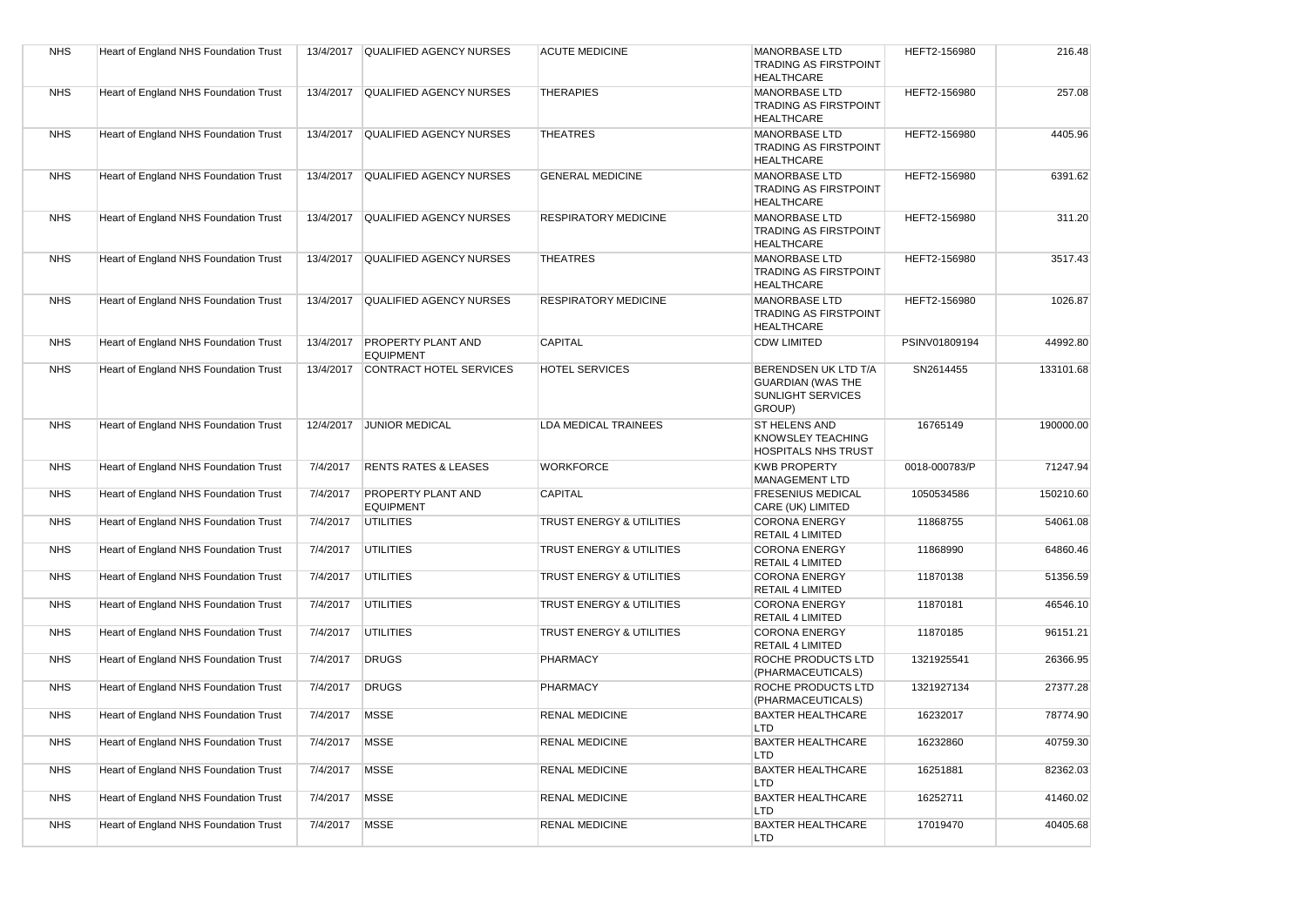| <b>NHS</b> | Heart of England NHS Foundation Trust | 7/4/2017 | <b>PRINTING STATIONERY &amp;</b><br><b>POSTAGE</b> | <b>LABORATORY MEDICINE</b>          | <b>SUNQUEST</b><br><b>INFORMATION SYSTEMS</b><br>(EUROPE) LIMITED                      | 23660                      | 101643.60 |
|------------|---------------------------------------|----------|----------------------------------------------------|-------------------------------------|----------------------------------------------------------------------------------------|----------------------------|-----------|
| <b>NHS</b> | Heart of England NHS Foundation Trust | 7/4/2017 | <b>PROPERTY PLANT AND</b><br><b>EQUIPMENT</b>      | <b>CAPITAL</b>                      | <b>MAQUET LTD</b>                                                                      | 3129035539                 | 68048.95  |
| <b>NHS</b> | Heart of England NHS Foundation Trust | 7/4/2017 | PURCHASE OF HEALTHCARE<br>SERVICES NHS             | A & E                               | <b>XAVIER HEALTHCARE</b><br><b>LTD</b>                                                 | 320                        | 46664.60  |
| <b>NHS</b> | Heart of England NHS Foundation Trust | 7/4/2017 | PURCHASE OF HEALTHCARE<br><b>SERVICES NHS</b>      | A & E                               | <b>XAVIER HEALTHCARE</b><br><b>LTD</b>                                                 | 321                        | 54612.00  |
| <b>NHS</b> | Heart of England NHS Foundation Trust | 7/4/2017 | <b>RENTS RATES &amp; LEASES</b>                    | <b>CS ESTATES DIRECTORATE</b>       | <b>MARIE CURIE HOSPICE</b>                                                             | 504755                     | 32400.00  |
| <b>NHS</b> | Heart of England NHS Foundation Trust | 7/4/2017 | <b>RENTS RATES &amp; LEASES</b>                    | <b>RENAL MEDICINE</b>               | <b>BIRMINGHAM CITY</b><br><b>COUNCIL (RATES)</b>                                       | 6004204033NDRSPK/<br>17/18 | 2610.55   |
| <b>NHS</b> | Heart of England NHS Foundation Trust | 7/4/2017 | <b>RENTS RATES &amp; LEASES</b>                    | <b>RENAL MEDICINE</b>               | <b>BIRMINGHAM CITY</b><br><b>COUNCIL (RATES)</b>                                       | 6005014033NDRSUN/<br>17/18 | 2802.15   |
| <b>NHS</b> | Heart of England NHS Foundation Trust | 7/4/2017 | OTHER GENERAL SUPPLIES &<br><b>SERVICES</b>        | <b>DIABETES</b>                     | <b>ASTON UNIVERSITY</b>                                                                | 70165445                   | 101353.05 |
| <b>NHS</b> | Heart of England NHS Foundation Trust | 7/4/2017 | <b>DRUGS</b>                                       | PHARMACY                            | <b>NOVARTIS</b><br>PHARMACEUTICALS UK<br><b>LTD</b>                                    | 91762801                   | 53424.00  |
| <b>NHS</b> | Heart of England NHS Foundation Trust | 7/4/2017 | <b>DRUGS</b>                                       | PHARMACY                            | <b>NOVARTIS</b><br>PHARMACEUTICALS UK<br><b>LTD</b>                                    | 91764538                   | 26725.22  |
| <b>NHS</b> | Heart of England NHS Foundation Trust | 7/4/2017 | <b>DRUGS</b>                                       | PHARMACY                            | <b>NOVARTIS</b><br>PHARMACEUTICALS UK<br>LTD                                           | 91766807                   | 32095.80  |
| <b>NHS</b> | Heart of England NHS Foundation Trust | 7/4/2017 | PURCHASE OF HEALTH CARE<br><b>SERVICES</b>         | PHARMACY                            | <b>BOOTS UK LIMITED</b>                                                                | 9224-1800058260            | 58086.72  |
| <b>NHS</b> | Heart of England NHS Foundation Trust | 7/4/2017 | <b>DRUGS</b>                                       | PHARMACY                            | JANSSEN-CILAG LIMITED                                                                  | 930250958                  | 25754.40  |
| <b>NHS</b> | Heart of England NHS Foundation Trust | 7/4/2017 | <b>DRUGS</b>                                       | PHARMACY                            | JANSSEN-CILAG LIMITED                                                                  | 930254102                  | 58867.20  |
| <b>NHS</b> | Heart of England NHS Foundation Trust | 7/4/2017 | <b>OTHER MISCELLANEOUS</b>                         | <b>RADIOLOGY</b>                    | <b>MEDICA REPORTING</b><br><b>LIMITED</b>                                              | 9691                       | 64478.67  |
| <b>NHS</b> | Heart of England NHS Foundation Trust | 7/4/2017 | <b>CONTRACT HOTEL SERVICES</b>                     | <b>HOTEL SERVICES</b>               | BERENDSEN UK LTD T/A<br><b>GUARDIAN (WAS THE</b><br><b>SUNLIGHT SERVICES</b><br>GROUP) | SN2613581                  | 74931.54  |
| <b>NHS</b> | Heart of England NHS Foundation Trust | 7/4/2017 | CONTRACT HOTEL SERVICES                            | <b>HOTEL SERVICES</b>               | BERENDSEN UK LTD T/A<br><b>GUARDIAN (WAS THE</b><br><b>SUNLIGHT SERVICES</b><br>GROUP) | SN2613823                  | 34106.77  |
| <b>NHS</b> | Heart of England NHS Foundation Trust | 7/4/2017 | <b>UTILITIES</b>                                   | <b>TRUST ENERGY &amp; UTILITIES</b> | <b>ENER-G COMBINED</b><br><b>POWER</b>                                                 | SOLIHULL29                 | 210461.46 |
| <b>NHS</b> | Heart of England NHS Foundation Trust | 3/4/2017 | <b>QUALIFIED AGENCY NURSES</b>                     | <b>ELDERLY MEDICINE</b>             | <b>MEDICAL</b><br>PROFESSIONAL<br>PERSONNEL LTD                                        | HEFT2-152717               | 396.36    |
| <b>NHS</b> | Heart of England NHS Foundation Trust | 3/4/2017 | <b>QUALIFIED AGENCY NURSES</b>                     | <b>GENERAL MEDICINE</b>             | <b>MEDICAL</b><br>PROFESSIONAL<br>PERSONNEL LTD                                        | HEFT2-152717               | 768.41    |
| <b>NHS</b> | Heart of England NHS Foundation Trust | 3/4/2017 | <b>QUALIFIED AGENCY NURSES</b>                     | <b>ELDERLY MEDICINE</b>             | <b>MEDICAL</b><br>PROFESSIONAL<br>PERSONNEL LTD                                        | HEFT2-152717               | 881.98    |
| <b>NHS</b> | Heart of England NHS Foundation Trust | 3/4/2017 | QUALIFIED AGENCY NURSES                            | <b>ACUTE MEDICINE</b>               | <b>MEDICAL</b><br>PROFESSIONAL<br>PERSONNEL LTD                                        | HEFT2-152717               | 1657.91   |
| <b>NHS</b> | Heart of England NHS Foundation Trust | 3/4/2017 | <b>QUALIFIED AGENCY NURSES</b>                     | <b>STROKE</b>                       | <b>MEDICAL</b><br>PROFESSIONAL<br>PERSONNEL LTD                                        | HEFT2-152717               | 1724.81   |
| <b>NHS</b> | Heart of England NHS Foundation Trust | 3/4/2017 | <b>QUALIFIED AGENCY NURSES</b>                     | <b>THORACIC SURGERY</b>             | <b>MEDICAL</b><br>PROFESSIONAL<br>PERSONNEL LTD                                        | HEFT2-152717               | 3412.98   |